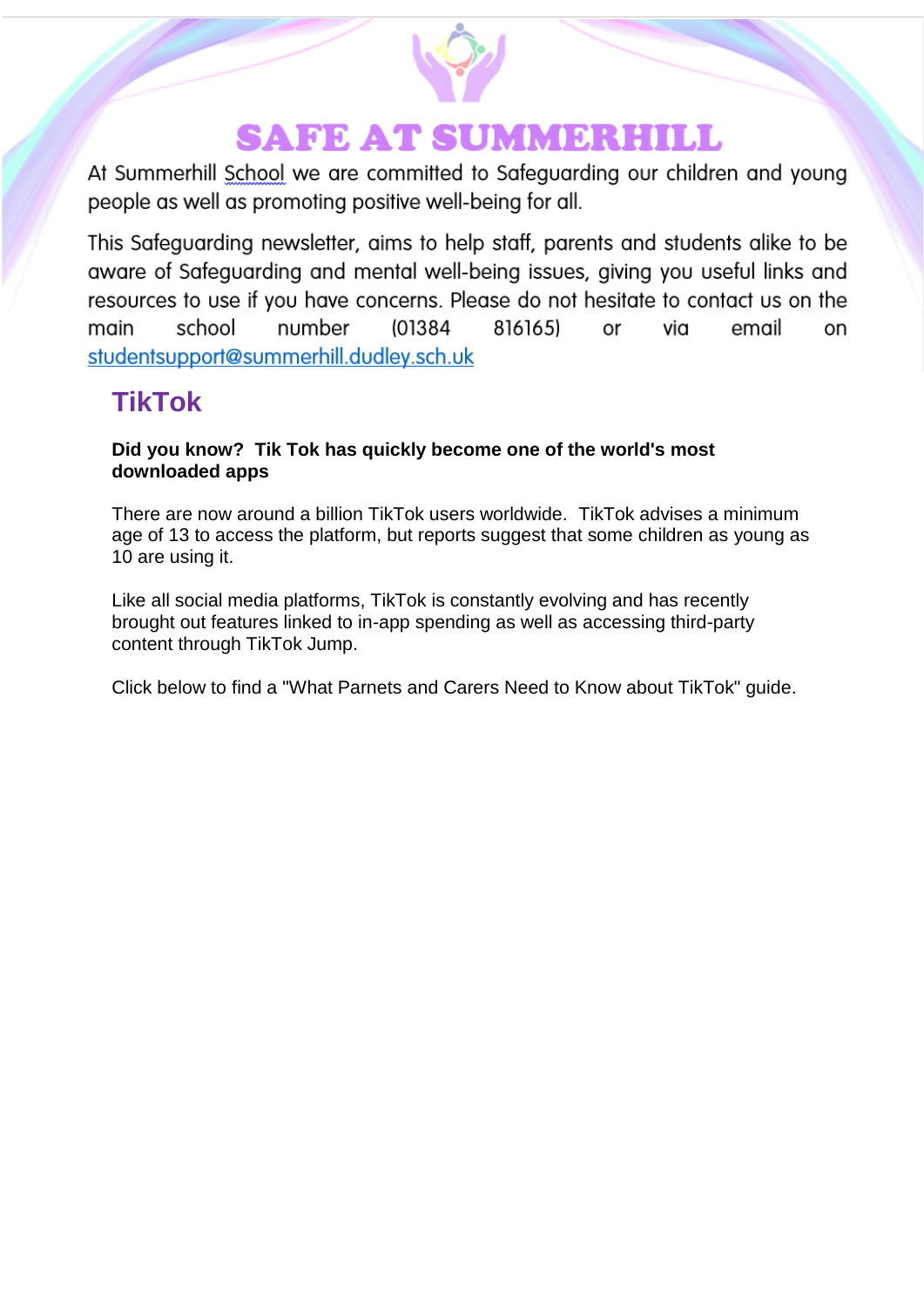bout online safety with their children, should they<br>ty com for further quides. hints and tips for adults

RESTRICTION

 $3+$ 

 $\mathbf{G}$ 

9

# What Parents & Carers Need to Know about

TikTok is a video-sharing social media app which lets people create, view and download looping 15-second clips.<br>Typically, these are videos of users lip-syncing and dancing to popular songs or soundbites (often for comic p

 $\bullet$ 

 $\bullet$ 

 $\bullet$ 

## **AGE-INAPPROPRIATE CONTENT**

Most videos appearing on a child's<br>feed are light-heatted and amusing.<br>However, some clips have been allocated and amusing.<br>reported for featuring drug and alcohol<br>abuse, themes of suicide and<br>self-harm, or young teens act 18 **CENSOR** 

#### **EXPLICIT SONGS**

W&A TikTok primarily revolves around videos<br>Inevitably, some featured adaptation is music.<br>Inevitably, some featured songs will contain<br>sypilcit or suggestive lyrics. Given the app's<br>young user-base, there is a risk that child Ω

 $55$ 

## **TIKTOK FAME**

The app has created its own<br>clearities: Charl D'Amelio and Lil<br>Nas X, for example, were cataputed<br>to fame by exposure on TikTok Temple<br>leading to many more teens attempting<br>to ago viral and become "TikTok famous"<br>while mos EURO

# **HAZARDOUS VISIBILITY**

Connecting with others is simple on TikTok-<br>including commenting on and reacting to<br>users' videos, following their profile and<br>downloading their profile and<br>these interactions are harmless, but –<br>because of its abundance o

## **ADDICTIVE NATURE**

like all social media, TikTok is designed to<br>be addictive. It can be hugely entertaining<br>but that also makes it hard to put down. As<br>well as the punchy nature of the short video<br>formal, the app's ability to keep users<br>intr

## **IN-APP SPENDING**

**LEARN ABOUT REPORTING** 

With the correct privacy settings applied, in TikTok is a relatively safe space. However, in case something does slip through, make sure your child knows how to recognise and reporting your child knows how to recognise and

**AND BLOCKING** 

aching its guidelines<br>ck individual users th

There's an in-app option to purchase<br>"TikTok coins", which are then converted<br>into digital rewards for sending to content<br>creators that a user likes. Prices range from<br>98p to an eye-watering £98 bundle. TikTok<br>Is diso conn

iya K



**MAINTAIN PRIVACY SETTINGS** 

F

#### **TALK ABOUT ONLINE CONTENT**

Assuming your child is above Tikracks<br>
Assuming the distance of the operator of the distance of the distance of the distance of the distance of the properties on what's appropriate and what isn't. Explain<br>
on what's approp d

#### **ENABLE FAMILY PAIRING**

 $d/d$ 'Family Pairing' lets parents and carers link their<br>own TikTok account to their child's . Through your<br>mobile, you can control your child's safety settings<br>remotely – including limiting screen time, managing<br>their ability olo.<br>ty Centurpolity<br>es can be<br>es can be

## Meet Our Expert

**CCLCCC** = Extrapalla expert and digital media<br>on Kaur is a social media expert and digital media<br>sultant who is passionate about improving digital litera and hus extensive exper<br>le founder of Kids N Click<br>d children thrive in a dig

**SOURCES TikTok.cpm** 

(B) www.nationalonlinesafety.com

"private" it setting for all under 18s' accounts to<br>it means to septing it that way is the safest solution:<br>which a highly users who yetter full the prior set can<br>write the final transfer of the prior of the prior own<br>by r the second setting for all under 16s' accounts to<br>the default setting for all under 16s' accounts to<br>trivate'. Keeping it that way is the safest solution 1

## **USE RESTRICTED MODE**

in the app's 'Digital Wellbeing'<br>section, you can filter out<br>inappropriate content (specific<br>content creators or hashings, for<br>instance) using 'Restricted Mode'. This<br>can then be locked with a PiN. You should<br>content isn't



# As entertaining as TikTok is, you can<br>help your child to manage their time on it in<br>the 'Digital Wellbeing' section. Under 'Screen<br>Time Management', you can limit the daily<br>permitted time on the app (in increments<br>canging

content isn't totally dependable –<br>to stay aware of what your child is so it's wi<br>watchin



@natonlinesafety

**A** /NationalOnlineSafety Users of this guide do so at their own discretion. No liability is entered into. Current as of the date of release: 03.11.2021

C @nationalonlinesafety

ın get t